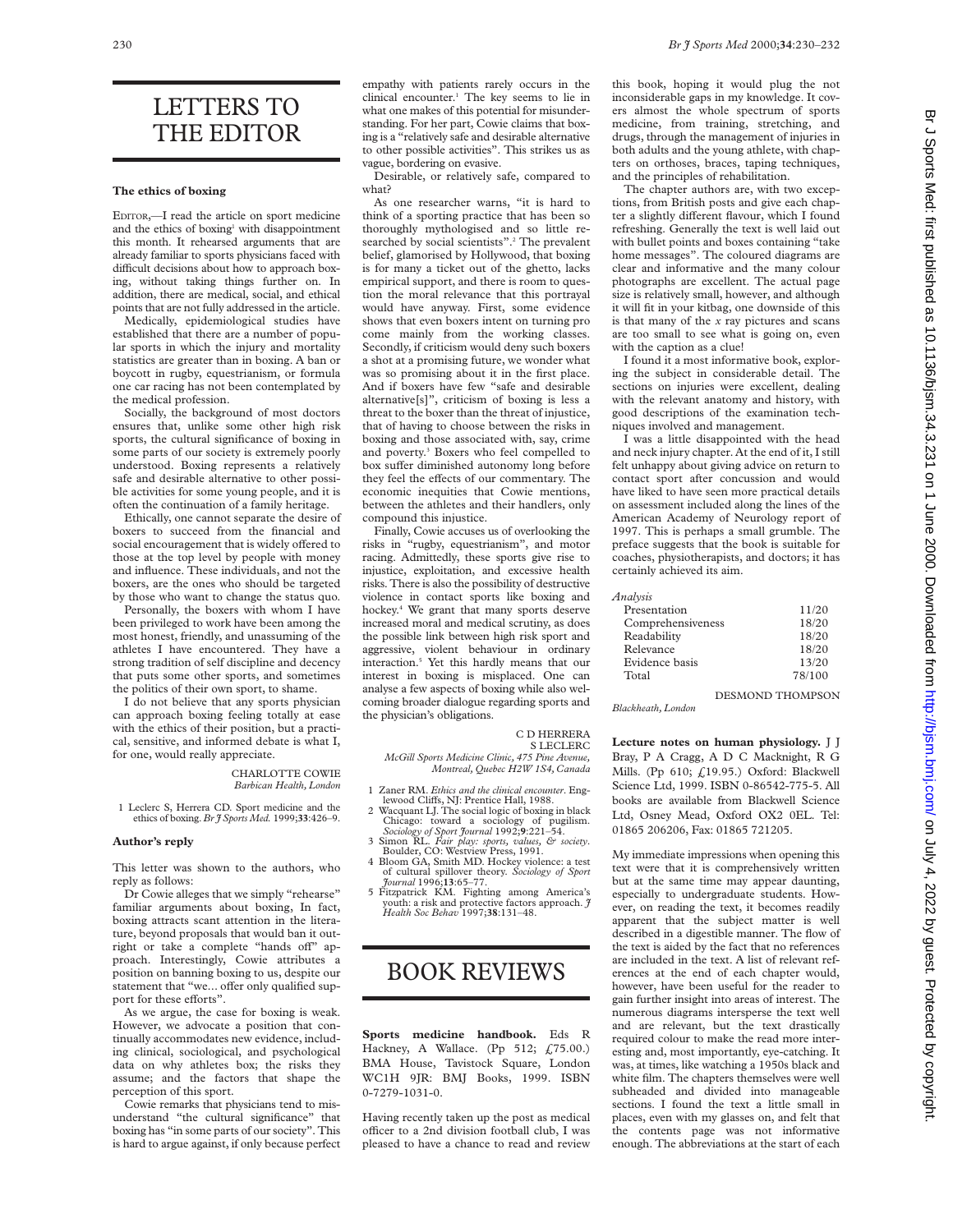chapter were useful and helped to give a feel for what was to come. I think that a brief summary at the end of each chapter would have been useful, covering the key elements that the chapter highlighted. From a sports science perspective, the text is interesting in places but there is much peripheral material that may be more relevant to the human physiologist (for example, the chapters on sensory systems and higher nervous functions). Some sections are pertinent but the reader needs to be selective, as though picking the chocolate chips off the cookie. As a biochemical text, the book is excellent and there are comprehensive sections on the cardiovascular and respiratory systems. It would not be the first text that I would reach for on the bookshelf, but I would be comforted in the fact that it was there if needed.

## MARK DE STE CROIX

*Research Fellow, Children's Health and Exercise Research Centre, University of Exeter*

**Legal aspects of physiotherapy.** B C Dimond. (Pp 496; paperback; £29.50.) Oxford: Blackwell Science, 1999. ISBN 0– 632–05108–6.

My first thought on receiving this book for review was "Oh good a new doorstop!" My second was "Imagine the medico-legal nightmare one would have to be in to wade through 496 pages!"

First impressions, however, are not always accurate. Closer examination reveals a book not just to turn to in times of strife, but one which could be instrumental in helping to avoid it.

The author writes clearly and concisely, from the list of abbreviations at the beginning to the glossary of legal terminology at the end, taking great care to produce understandable and readable text.

The book is divided into five distinct parts, each dealing with a different aspect of how the law relates to day to day physiotherapy practice.

It begins with education registration and professional conduct: a good basic guide for undergraduates and newly qualified physiotherapists of the statutory regulations of state registration and professional discipline.

Vital information on "client's" (I think that means patient's!) rights, confidentiality, consent, and access to records is provided in the second section.

Record keeping and health and safety are among the issues covered in section 3, with good examples of how inadequate records and procedures can easily lead to serious problems.

Parts 4 and 5 address management, both NHS and private practice, and specialist client groups. Both sections are divided into short easy to read sections.

In conclusion, a good reference book containing easy to find advice on many professional issues. If I do use it as a doorstop, it will only be to make sure it is always within easy reach!

| Analysis          |        |
|-------------------|--------|
| Presentation      | 16/20  |
| Comprehensiveness | 18/20  |
| Readability       | 16/20  |
| Relevance         | 20/20  |
| Evidence basis    | 20/20  |
| Total             | 90/100 |
|                   |        |

#### MARGARET REES

*Course Principal, Society of Orthopaedic Medicine*

**Foot orthotics in therapy and sport.** S Hunter, M G Dolan, J M Davis. (Pp 141; soft cover; £31.00.) Leeds: Human Kinetics Europe Ltd, 1995. ISBN 0-87322-829-4.

This book lacks vigour and colour. The front cover looked promising but unfortunately the book does not live up to this promise. It is an out of date basic book which is disappointing, considering the biography and experience of the authors.

The pictures and illustrations are of poor quality, inadequate description, and in some instances confusing. In my opinion, the use of the skeleton to illustrate foot and leg movement is a very poor idea. If the intention was to present a three dimensional appreciation of specific joint position and movement, this exercise failed to achieve that objective.

I also felt that the chapters were jumbled up and waffly. The book could have been better organised by a reduction in the number of chapters and more concise writing.

This book is ideal for a clinician who is a novice and has little or no knowledge of clinical biomechanics of the lower limb. It will also benefit undergraduate students of physiotherapy and podiatry, as it is adequately referenced and provides basic concepts of biomechanics and use of foot orthoses in the management of some common musculoskeletal pathologies in sport. Not one for my book shelf!

## *Analysis*

| nui vsis          |        |
|-------------------|--------|
| Presentation      | 11/20  |
| Comprehensiveness | 10/20  |
| Readability       | 12/20  |
| Relevance         | 15/20  |
| Evidence basis    | 10/20  |
| Total             | 58/100 |

N PADHIAR

*Consultant and Research Podiatrist The London Independent Hospital*

# NOTES AND NEWS

## **Benefits and Hazards of Exercise**

Benefits and Hazards of Exercise, a book compilation of updated review articles from the *British Journal of Sports Medicine* has had excellent reviews and continues to climb the list of medical bestsellers. There is an increasing market for sport and exercise medicine literature, not just within the medical profession but also throughout the sport and leisure industry. Following the success of this venture, the *BMJ* and Royal College of General Practitioners have organised a superb conference addressing the most important aspects of the benefits of exercise and how to get the population active. The conference will be at the Chelsea Village Conference Centre on Thursday 15 June and, following the success of Chelsea Football Club both at home and abroad, many delegates will relish the opportunity to visit this famous ground. Further details are available from the Royal College of General Practitioners Courses Unit (tel: 0171 823 9703; email: courses@rcgp.org.uk).

### **Forthcoming conferences**

June is the month for sports medicine conferences. After many years of famine, we now have two major conferences on sport and exercise medicine in London on successive weeks. The Royal College of Physicians have put together a high quality meeting focusing on Exercise Prescription on 8 June with details available from the Conference Administrator, Royal College of Physicians, 11 St Andrew's Place, Regents Park, London NW1 4LE.

Mike Turner has put together an excellent conference on tennis injuries to coincide with the Wimbledon season (23–25 June). This is a superb conference which will attract all racket sport enthusiasts. Among the speakers are Per Renstrom, Savio L-Y Woo, and Ben Kibler, and these are just a few of a host of sports medicine stars. Wimbledon attracted some adverse comments in recent years about the provision of sports medical care. No one can fault their response with this outstanding programme.

## **American College of Sports Medicine annual conference**

The American College of Sports Medicine annual conference promises a large BASEM presence this year. Ron Maughan features on a number of events. Nic Mafulli, winner of the AIRCAST prize 1999 has been chosen to give the BASEM lecture on tendon injuries. There is also a unique opportunity to learn about the systems of peer review and how to get into print in three of the world's medical journals. Tom Best, from the University of Wisconsin, Madison and former editor of the *Clinical Supplement of Medicine, Science, Sport and Exercise* joins with Winne Meuwisse of the *Clinical Journal of Sports Medicine* and Domhnall MacAuley of the *British Journal of Sports Medicine* in a discussion on how to publish in the sports medical press. A must for budding authors.

## **Annual Scottish BASEM meeting**

Out door pursuits enthusiasts congregated at Glenmore lodge, near Aviemore for the annual Scottish BASEM meeting entitled The Upper limb and Beyond. Introduced by Jane Dunbar, who has done so much to promote this meeting in the past, the weekend with a wonderful success and remains one of the highlights of the sports medicine calendar.

#### **London marathon**

The 20th London marathon brought thousands to the streets again in April, but also brought a large group of doctors to a superb medical conference, coordinated by Dan Tunstall-Pedoe, at the Royal Society of Medicine. Highlights of the conference included lectures by Ron Maughan, Roger Wolman, and Martyn Shorten.

## **UK Sports Institute**

The UK Sports Institute continues to progress and Roger Moreland was recently appointed to lead the project. Many will remember that Roger spoke at the 1999 BASEM conference and gave us some insight into how he perceived the development of the medical side of sport. He emphasised the importance of sport and